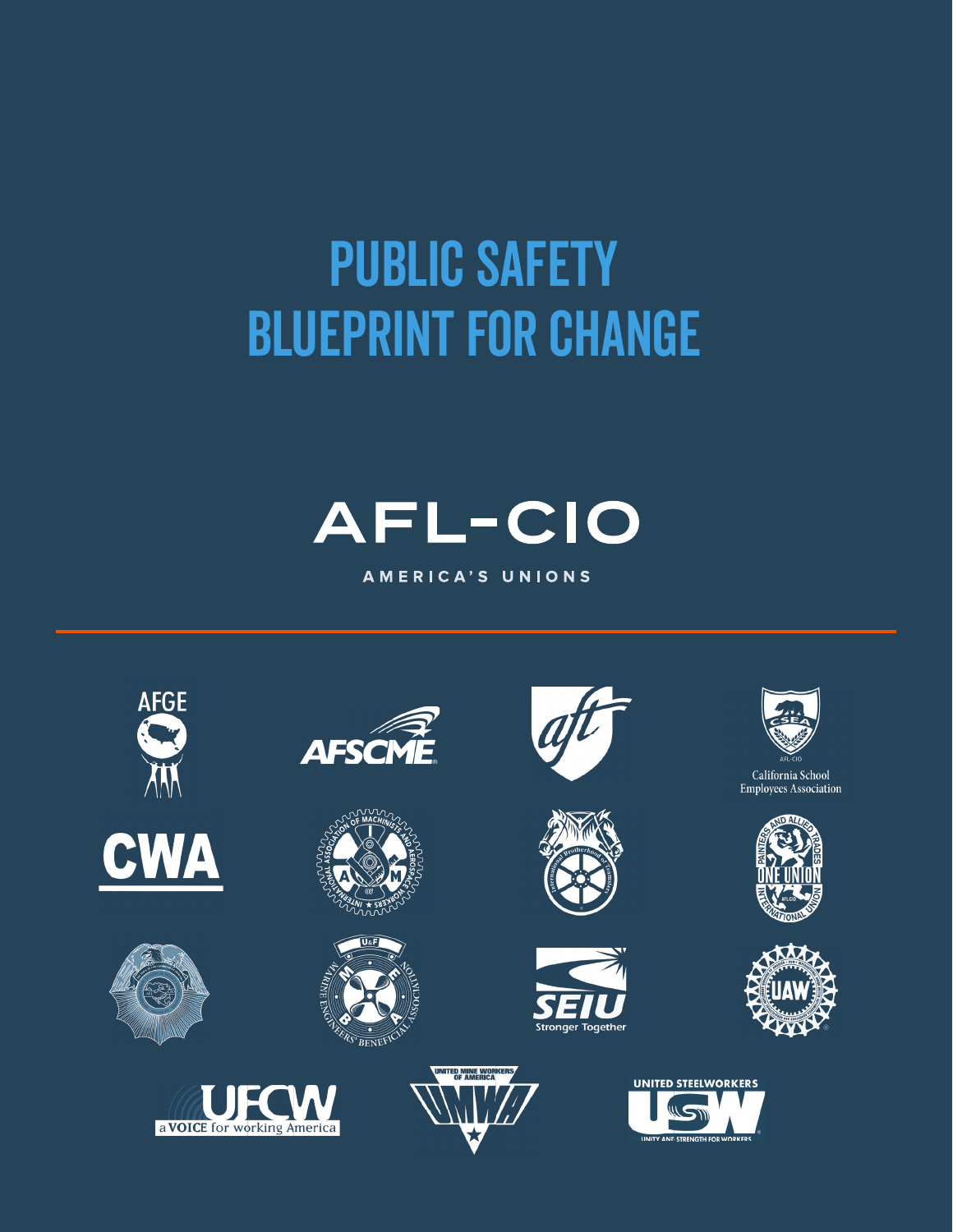# Public Safety Blueprint for Change

<span id="page-1-0"></span>Note: The AFL-CIO has 13 affiliate unions who represent law enforcement professionals. The AFL-CIO Task Force on Racial Justice convened a subcommittee on policing to provide a venue for union members in law enforcement, and their representatives, to develop recommendations on issues of public safety reform. The group expanded to include representatives from the Service Employees International Union (SEIU) and the International Brotherhood of Teamsters (IBT), both of which represent law enforcement officers. This Public Safety Blueprint for Change is written by and from the perspective of unionized law enforcement officers and leaders, and endorsed by the participating unions and the AFL-CIO Task Force on Racial Justice.

The labor movement, as an integral part of our communities and the representative of many law enforcement officers, has a unique role to play in changing public safety. This Public Safety Blueprint for Change, based on our expertise, experience and aspirations, is our contribution to the public safety reform debate in America today. The fundamental goal of this blueprint is to build productive, positive and trusting community relationships, and to have the working professionals who provide public safety daily be a driving force for meaningful reforms grounded in equity, inclusion and racial justice.

There is no denying that our society is at a crossroads in the relationship between our communities and America's law enforcement. In the summer of 2020, after the deaths of George Floyd, Breonna Taylor and others at the hands of police, the simmering pot of tension with law enforcement and communities of color boiled over, leading to mass protests and marches across the country. Union members and our allies took to the streets to express the outrage and hurt that our communities have felt and experienced.

For far too long, people in positions of power—elected leaders and other decision-makers—stood idle while communities suffered under a system designed to benefit those with wealth and power at the expense of everyone else. By allowing this system to fester from our nation's conception, institutions that rely on community trust—such as America's police departments—became more and more disjointed from the communities they are charged with serving. This has been exacerbated by a culture in law enforcement that has discouraged the professionals doing the job

correctly every day from calling out their peers whose actions are a detriment to maintaining peace and safety, the profession and the community relationships needed for success. Systemic racism has been used throughout history as a tool by those in power to divide workers, leading to the "us vs. them" mentality that is dominating today's political and social unrest.

With union members experiencing these tensions in our nation firsthand, and the labor movement the single best vehicle for bringing police and community together, AFL-CIO President Richard Trumka, along with labor leaders from across the country, formed the AFL-CIO Task Force on Racial Justice[.1](#page-11-0)

As public safety reform efforts are being considered in states, cities and the U.S. Congress, a key voice is missing from the conversation—labor. The AFL-CIO has 13 affiliate unions who represent law enforcement professionals. The AFL-CIO Task Force on Racial Justice convened a subcommittee on policing to provide a venue for law enforcement worker perspectives on issues of public safety reform. Task Force Chair and United Steelworkers (USW) International Vice President Fred Redmond, along with AFL-CIO Secretary-Treasurer Liz Shuler, lead the subcommittee. The group expanded to include representatives from the Service Employees International Union (SEIU) and the International Brotherhood of Teamsters (IBT), both of which represent law enforcement officers, to give labor a unified voice on this issue.

There is broad agreement among organized labor that meaningful public safety reforms are needed, and we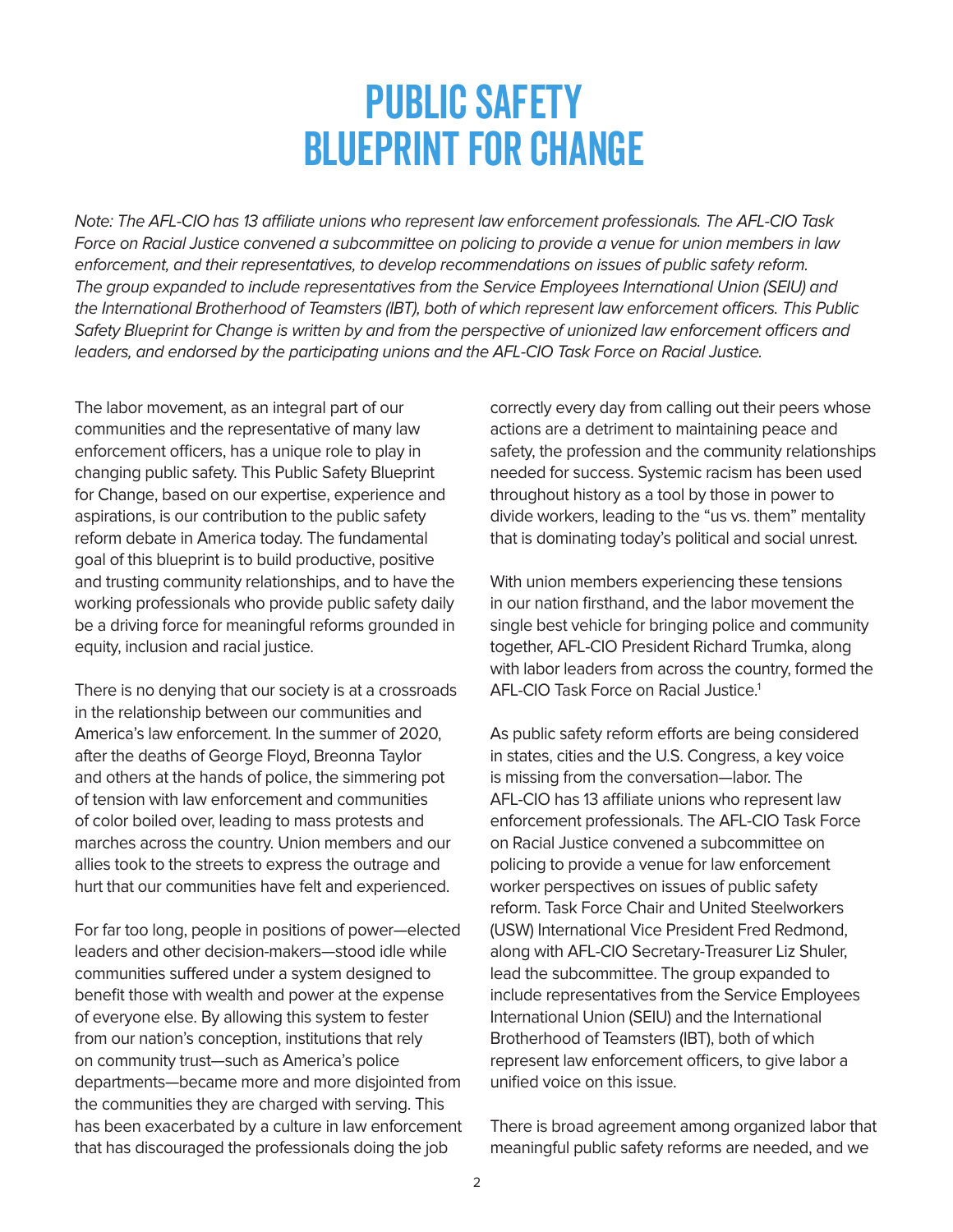<span id="page-2-0"></span>must re-imagine the construct and relationship that law enforcement has with the communities we serve. Public safety professionals, and our unions, have a duty to call out the wrong-doers and actions that harm people in our communities and, in doing so, the integrity of our profession. We can no longer stand idly by, or defend transgressors, when those who fail to uphold their oath and duty take actions that stain the work of law enforcement.

We must use our unions to advocate for meaningful reform that keeps communities and public safety professionals safe. All workers, including law enforcement officers, are entitled to a union and the right to bargain collectively. This is the cornerstone of the labor movement and a key American value that will play a critical role to advance meaningful reform.

This blueprint is a mechanism for true community engagement with public safety professionals. Effective and efficient public safety depends on securing the confidence, support and partnership of local communities, and engaging with those communities to develop and support initiatives that make for a safe and harmonious place to live for all people. Public safety agencies and communities should partner to solve problems and enhance quality of life in a manner that is fair, impartial, transparent and consistent.

To achieve these goals, we are focusing on understanding cultural impacts, as well as implicit, conscious and unconscious biases, accepting that all community interactions contribute to law enforcement's "legitimacy in the eyes of the public that [they] are sworn to protect." As members of the community, we must respect and promote all forms of diversity while advocating for services and resources needed for our neighbors and all those touched by the criminal justice system. If we wish to benefit from the highest degree of trust, confidence, support and participation from our communities, we must always serve with honesty and integrity and adhere to the highest standard of professional conduct and compassion. America is a diverse society and the labor movement is a reflection of that diversity. Additionally, we must do everything in our power to dismantle the systemic racism that has plagued our nation since its birth.

We are servants of America's founding principles, which include that all people are created equal, and we seek allegiance with every individual, leader and organization wanting to make change. We welcome all to walk with us on this journey of discovering a new vision of implementing public safety for all.

# Union Law Enforcement Accountability and Duty Standards (U-LEADS) Program

With this blueprint, union law enforcement officers and leaders have developed the Union Law Enforcement Accountability and Duty Standards (U-LEADS) program, a mechanism independent of management to effectively deal with members who have continually violated their oath of office and our relationships with the communities we serve. Often times when incidents involving law enforcement make headlines, police union leaders are asked to provide statements and weigh in on the actions of officers. When these incidents involve officers who have not upheld their duty, police unions are blamed for defending the indefensible. Police unions have been accused of blocking reform efforts that increase officers' accountability for their actions. A 2020 Gallup poll showed 56% of respondents thought police unions should be eliminated[.2](#page-11-0)

The labor movement recognizes the lack of mechanisms for local unions to hold wrong-doers accountable and protect the profession that has contributed to the public's poor view of police unions and tarnished the reputation of the profession. As law enforcement professional Booker Hodges pointed out:

"We are to blame for this in part because unlike other unions, we very seldom admit when one of us makes a mistake. An occasional reminder to the public regarding the legal obligation of unions to defend their members and admitting when we make a mistake could go a long way toward improving neighborhood relations....A union is required to represent an officer, but in cases where someone has clearly violated our oath of office, publicly defending an officer who has clearly violated our oath of office strains neighborhood relations and erodes trust.["3](#page-11-0)

Decisions on pre-employment standards, background checks, training and hiring are made at the sole discretion of the employer, and it is the union's responsibility through collective bargaining to ensure due process and fair treatment.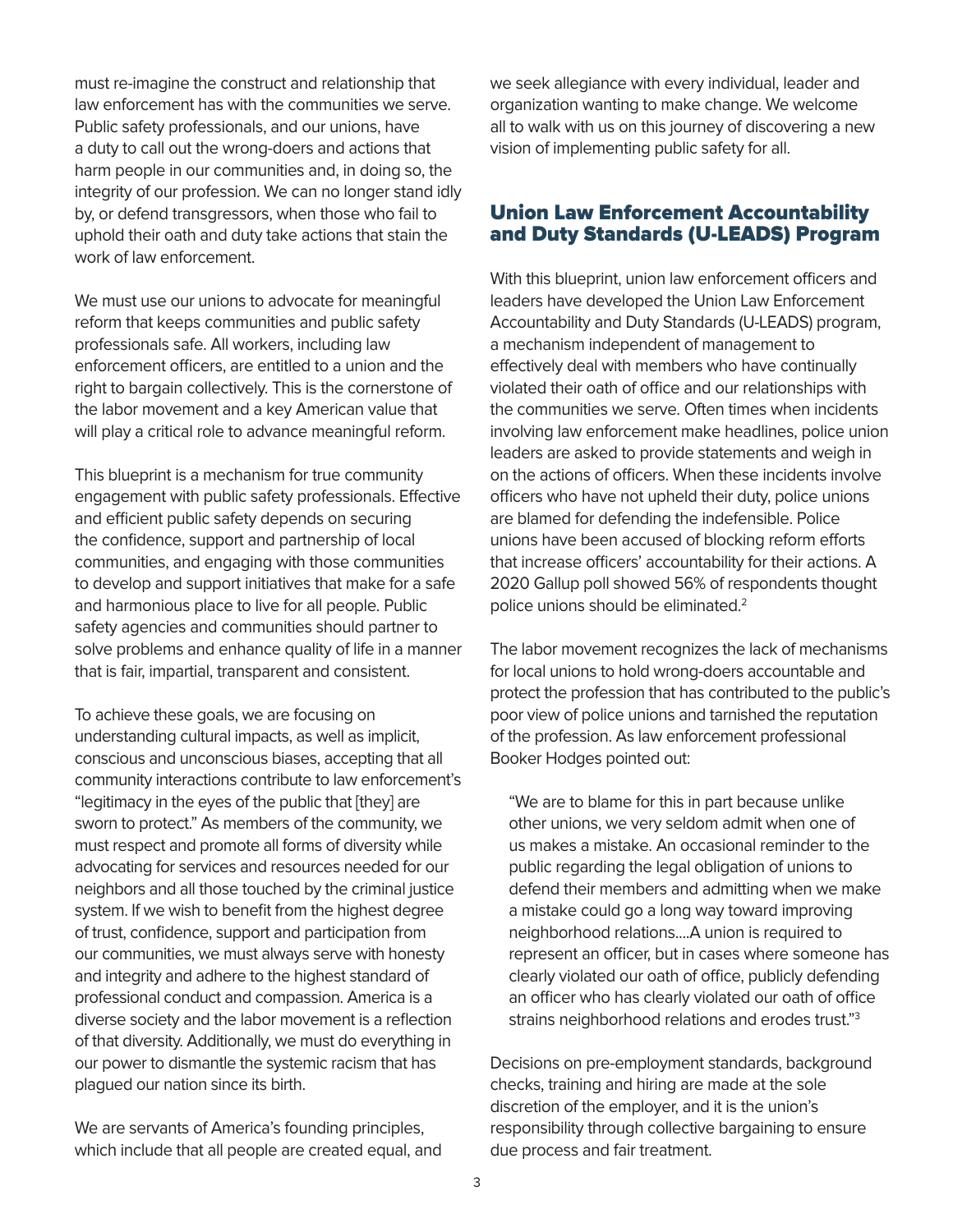<span id="page-3-0"></span>And while we support the creation, and maintenance, of a national database of officers who are fired or resign in lieu of termination under investigation of misconduct, the labor movement is also taking the initiative to look in the mirror.

By implementing the U-LEADS program, we can set clear standards for excellence, raise the bar of policing in America and hold members accountable to our core values.

#### Recommendations:

- National and local unions that represent law enforcement officers should adopt the U-LEADS program.
- Labor should work with existing infrastructure, such as AFL-CIO state federations and central labor councils, to engage in community dialogue and implement recommendations.

The U-LEADS program is independent of any management or disciplinary process. The program is developed, owned and instituted by the union. The aim of the program is to hold members accountable to an agreed-upon set of commitments and our core union values. U-LEADS will empower local union members to speak up and take action if fellow members are violating their professional oath or abusing their power, and ultimately helps the union weed out wrong-doers from union membership. By taking these actions, unions will be able to speak with authority on how we rebuild public trust and credibility.

It starts with a commitment from union leadership. When a local union adopts the U-LEADS program, it provides training for all members about the expectations and opportunities that align with implementation. U-LEADS designees receive a specific training that enables them to carry out the program on the job. These designees are the critical link between the members and union leadership. Once the program is implemented, ongoing awareness and communication is a core component of keeping the values of U-LEADS at the forefront of each workday. The U-LEADS program is designed to ensure the highest standards at every local we represent. Leaders and members commit to demonstrating the labor movement's core values in everything we do. National and local unions who commit to U-LEADS do so because we possess

the power to forge real change in our communities. It is through this program police unions will break through the blue wall of silence wherever it exists, holding wrong-doers accountable and protecting the profession for those who serve with honor every day.

## Reimagining Public Safety—The Differential Response Model

We hear the calls coming from communities across the United States to abolish or defund the police. And we hear demands for reforms and stronger accountability in the wake of unarmed people losing their lives in interactions with law enforcement. While we do not believe that defunding or abolishing the police is a solution, it is clear we must make changes in law enforcement to build a sense of mutual respect, trust and accountability.

And together with our allies, we must advocate for investment in our communities to ensure every person has what they need to be safe and thrive. The communities we serve have suffered under historic public policies like redlining, segregation, and the exclusion of Black people and other people of color from programs that create a path to the middle class[.4](#page-11-0) We are fully aware how lack of investment in low-income communities and communities of color have resulted in a lack of opportunity, increased hopelessness and cycles of violence that we must work together to overcome if America is truly going to live up to its promise. In addition, laws that simply serve as revenue generators, penalizing communities of color for minor infractions, should be reformed. They are not only wrong, but police officers unwillingly have become the face of these policies. And finally, we know firsthand that the nation's mental health crisis has gone unaddressed for far too long, placing law enforcement officers and communities in harm's way and failing those who struggle from invisible wounds and have either no or inadequate access to proper treatment in our health care system.

The way to improve public safety systems and services actually requires greater investment. This is no different than many other "basic" government services, including education, water, sewer and roads. For example, when a contaminated water system is discovered, there are calls for accountability to the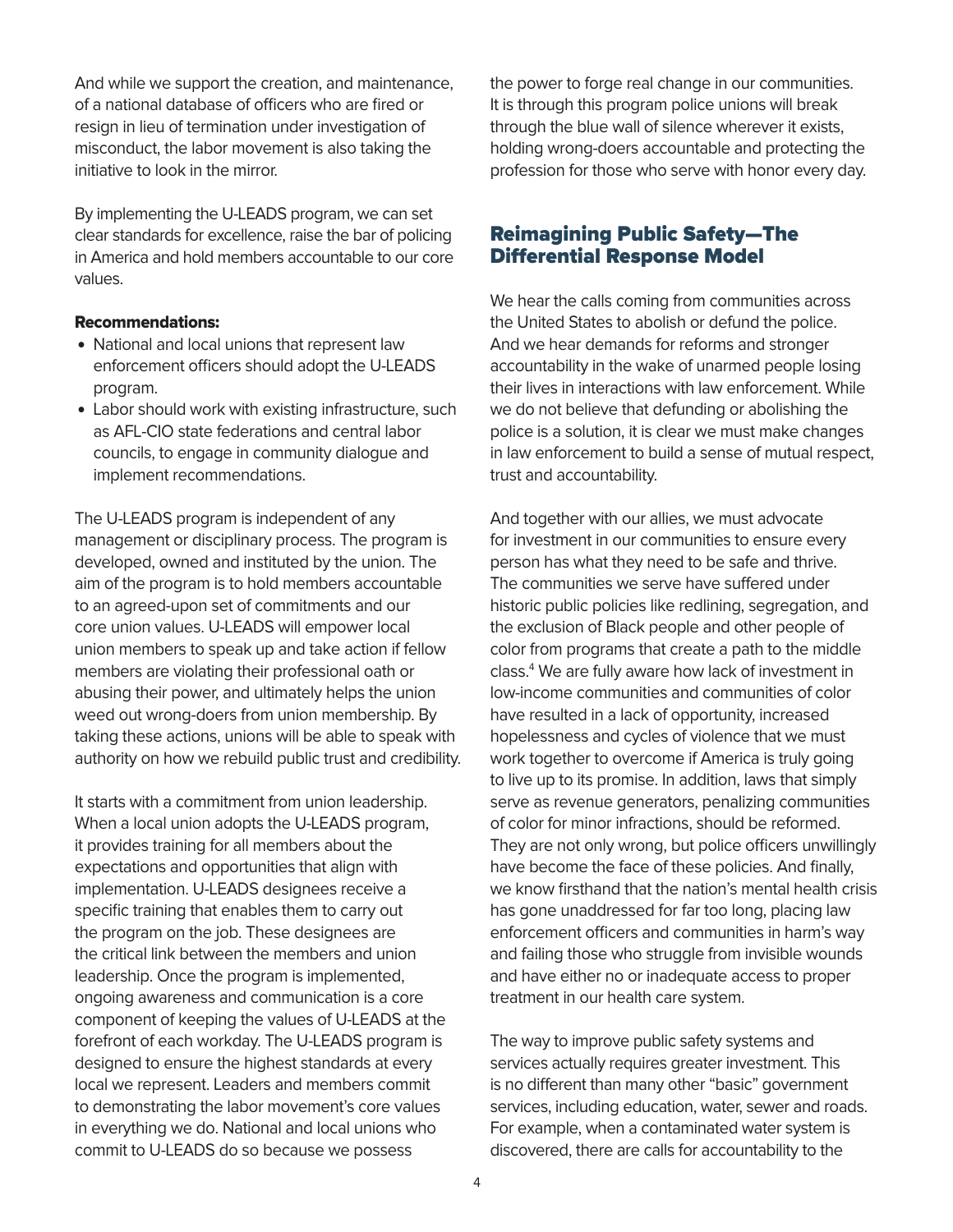<span id="page-4-0"></span>public. But those public outcries nearly always include a demand for increased investment to fix the system. People need and expect the government to provide clean, safe water. People also need and expect the government to provide just public safety. Federal, state and local governments should focus on implementing the best model for the provision of safety for all.

One way to restructure public safety is through a differential response model, which brings law enforcement together with non-police resources. The concept of differential response is not new, with policing and criminal justice literature having analyzed it, in some form or another, for decades. In the early 1980s, the National Institute of Justice designed inquiries to examine whether individuals who needed public safety services were satisfied with various alternatives to response by a police officer, finding that "[m]ore than 90 percent of callers in...three cities who received the alternative responses were satisfied with them.["5](#page-11-0)

Today, police "[o]fficers spend their time responding to pressing problems" that go beyond enforcing laws or fighting crime—"overdoses, homelessness, and mental-health crises, to name a few."[6](#page-11-0) Officers must "[p]ick up the pieces of what society has failed at solving," as "when no one else can help, we call the cops and ask them to do something."[7](#page-11-0) There is a need for large investments to create a civilian corps of unarmed first responders such as social workers, EMTs and trained mental health professionals who can work in partnership with police officers and handle nonviolent emergencies, including those involving mental health and low-level conflicts outside the criminal justice system. These partnerships can work to de-escalate interactions with the public and, when appropriate, divert individuals to the social services they need.

As more jurisdictions recognize that "true public safety requires communities and police departments to work together to coproduce it,"[8](#page-11-0) says the Leadership Conference on Civil and Human Rights, there has been renewed attention to mechanisms for ensuring that law enforcement and communities both actively contribute to community well-being and safety rather than forcing officers to solely address a myriad of social issues without proper support, training or expertise.

The adoption of a formalized differential response model will provide law enforcement agencies with more time to engage in community and problemoriented policing, with a focus on the core mission of public safety and crime prevention. It also will help balance the level of policing to community expectations, reducing complaints of over-policing. Stakeholder groups suggest that at least some community members believe that police presence is too high, or that the response of police departments to lower-level "quality of life" concerns is unnecessary, undesirable or even harmful. A differential response approach may help target the services that communities demand and police agencies provide while giving those agencies, alongside non-law enforcement partners, more opportunities to engage with the community in a nonenforcement capacity.

#### Recommendations:

• Law enforcement agencies and our unions should engage in a community-driven, collaborative process to formulate a new vision for public safety. Forward-thinking approaches in policing emphasize the primacy of community participation[.9](#page-11-0) This approach, according to the Leadership Conference, can ensure a system of public safety is created that keeps communities and police safe, particularly in underserved communities.

"The community's voice should inform all aspects of department operations, from how departments are structured to how officers use their time. Department leaders should seek community members' concerns and desires when devising policing strategies, and community members should be able to provide input when policies are created and revised....Departments that seek community voice enhance police legitimacy and strengthen democracy. Many cities are experimenting with models that amplify community perspectives on police operations.["10](#page-11-0)

• Law enforcement agencies, working with our unions, should expressly develop a comprehensive, differential response model focusing on implementation of the most effective strategies to handle emergency and service calls from the community. Every jurisdiction has an opportunity to implement a coordinated differential response model to address public safety issues: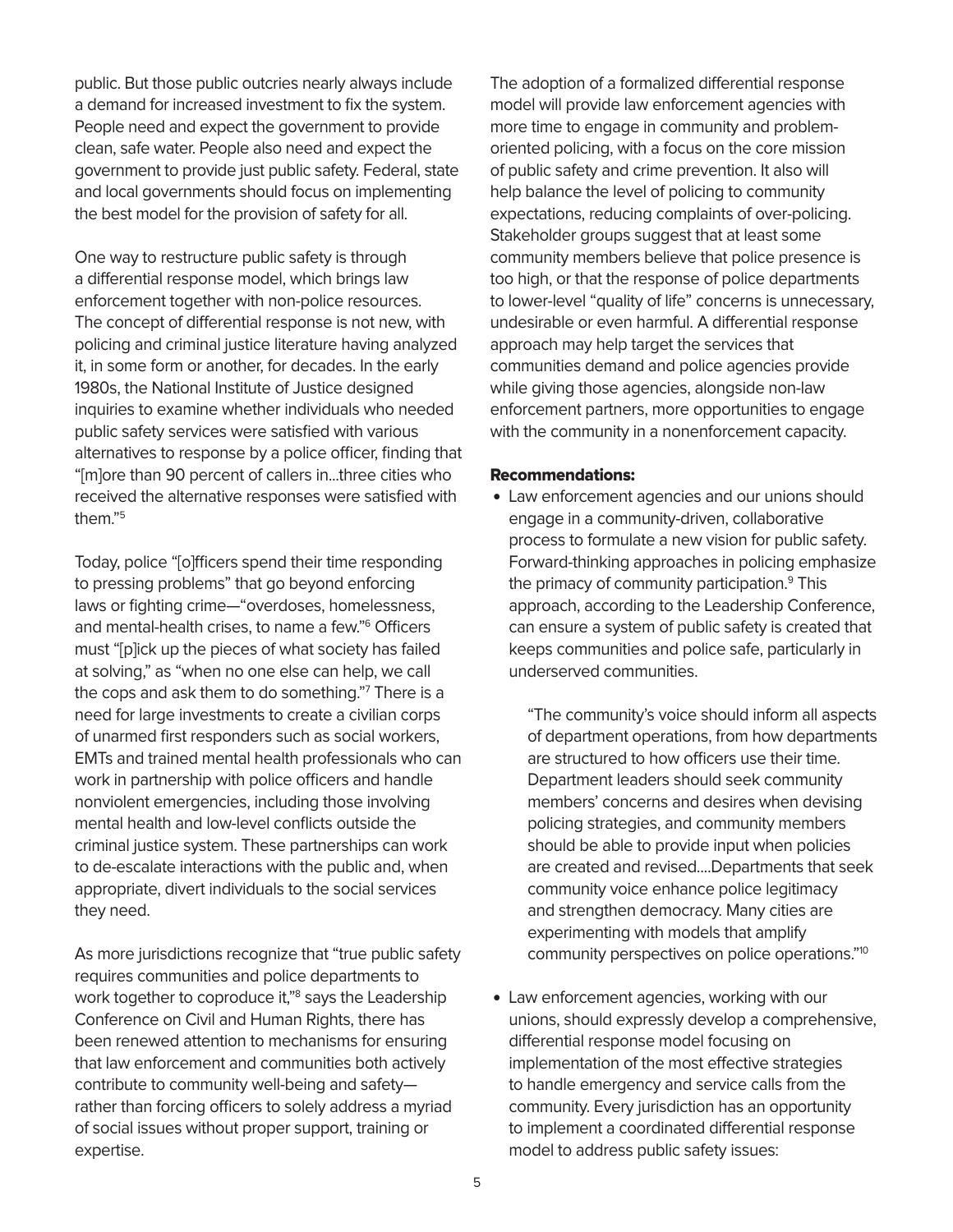<span id="page-5-0"></span>Differential police response (DPR) strategies involve efforts to systematically differentiate among requests for police service in terms of the forms of police response that are optimal. DPR strategies provide for a wider range of response options than the traditional one of dispatching patrol officers as quickly as possible.<sup>11</sup>

Many departments say they operate under a differential response model.<sup>[12](#page-11-0)</sup> However, true differential response is far more than the standard triaging and prioritization of calls for service that must occur at the point of dispatch.

Instead, forward-looking differential response focuses on matching the best and most appropriate public service response to the situation at hand. It focuses police resources on responding to situations where law enforcement expertise and training is most applicable, while dispatching other resources when those are best tailored to the situation.

Functionally, a differential response model would formalize, in advance, an understanding about what government function has the primary responsibility for various community issues. For instance, when dispatchers receive a call expressing concerns about a community member's state of mind, it may be that mental health professionals are best situated to take the lead on response, with police providing backup support at the scene to ensure the safety of both the subject and mental health professional. Reports of lost or missing property may be routed to specific, non-police personnel for triage, with police becoming involved if or when a formal report needs to be filed. Meanwhile, more urgent calls involving crimes in progress or threats of violence would receive an immediate police response.

The adoption of a true differential response model would require, among other things, a much tighter and more seamless integration of the various government agencies and services that relate to public safety: policing, emergency response, fire, mental health and more. Although some of these services already fall within the law enforcement agency umbrella, others do not. So structural, organizational changes would likely be an important first step in implementing a differential response approach. Pursuant to such organizational changes, a rich, cross-functional stakeholder

collaborative, including public safety agencies, labor partners and community organizations, would need to address, in detail, the protocols and practices for matching the best response resources to particular types and classes of calls for service. Community and front-line officer input on the design of these response systems is paramount.

## Recruitment, Retention, Officer Wellness and Early Intervention Systems

Effective recruitment, hiring and retention is a critical component of constitutional policing, organizational efficiency and positive police–community relations, regardless of the size of the organization.<sup>13</sup> Building trust and legitimacy in any organization and community starts with the cadre of officers hired and retained by the agency. Public safety unions have a vested interest in the recruitment process and the production of quality public safety professionals.

Increasingly, law enforcement agencies are working to address the needs of their communities, according to International Association of Chiefs of Police Dwayne Orrick, by focusing on attracting qualified officers and retaining those who possess skills, attributes and life experiences that are consistent with those of the community that they will serve.<sup>14</sup> Accordingly, recruiting should be focused on creating a positive agency culture that is driven by the principles of community-based, fair and impartial policing. As President Obama's Task Force on 21st Century Policing has observed:

Law enforcement agencies should strive to create a workforce that contains a broad range of diversity including race, gender, language, life experience, and cultural background to improve understanding and effectiveness in dealing with all communities.<sup>15</sup>

Diversity also is considered a key ingredient for the successful implementation of the type of communitybased policing.<sup>16</sup> Police will be seen as more legitimate and may be better able to partner with community organizations in fighting crime if they more closely resemble and identify with the communities they serve.<sup>17</sup>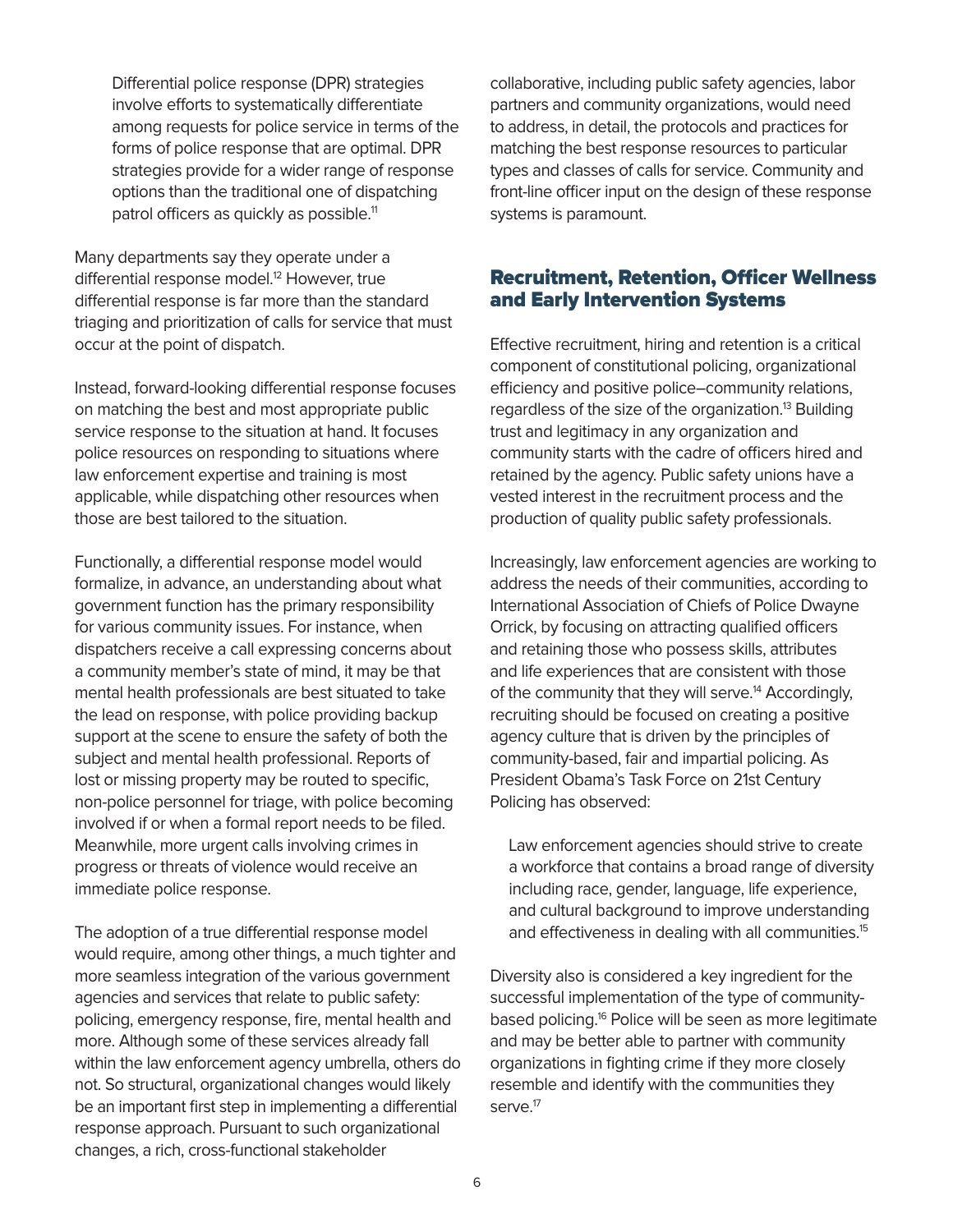<span id="page-6-0"></span>According to the Department of Justice, agencies thrive when they:

- Recruit and hire talented personnel who reflect the community's diversity.
- Retain talent by providing incentive structures, mentorship and transparent organizational justice.

Law enforcement agencies and elected leaders, working together with our public safety unions, should create and implement a strategic plan for recruitment, hiring and retention to ensure they attract wellqualified, diverse recruits familiar with policing in a challenging environment and retain these officers so communities benefit from the long-term relationships formed between officers and residents.

#### Recommendations:

- Agencies, working with our unions, should formulate a comprehensive professional development program, including opportunities for leadership training, educational opportunities, and cross-training programs with neighboring jurisdictions and other city departments.
- Agencies should work with us to explore changes in officer compensation that both ensures market competitiveness for the very best recruits and continues workforce development through stimulation of positive workplace traits, skill development and behaviors.
- Agencies should explore mechanisms that more effectively balance the burdensome lengthy hiring process with the need for full scope screening.

In today's competitive job market, streamlined and highly efficient application and hiring processes are critical for success. Many potential job applicants are unable to wait for a police recruiting process that takes several months to complete.<sup>[18](#page-11-0)</sup> Additionally, hiring processes should become more transparent and avoid discouraging today's information hungry job seekers with processes that are overly difficult to navigate.

#### Recommendations:

• Agencies, working with our unions, should explore whether minimum hiring qualifications and/or disqualifying characteristics should be modified (such as whether officers should be required to

live in a particular geographical area or removing prohibitions on beards and tattoos).

• Agencies should ensure that recruitment and retention is a constant year-round effort, with sufficient resources allocated for activities and marketing initiatives to build and maintain the strongest possible force.

Law enforcement agencies "can foster intrinsic motivation [necessary for retention] by allowing employees to pursue their interests, capitalize on their strengths, and have input into decision-making within the agency,["19](#page-11-0) according to the Office of Community Oriented Policing Services. This requires creating a new culture of employee engagement, training and listening that establishes a robust feedback loop across all command levels, while also promoting employee satisfaction and eliminating the stigma surrounding peer reporting of unacceptable behavior. Identifying mechanisms to constantly recognize and reward good decision-making among officers through recognition awards, alerting senior leadership to officers' positive conduct, and promoting rollcall shoutouts and informal recognition from senior leaders<sup>20</sup> can also boost morale and heighten officer job satisfaction.

#### Recommendations:

- Law enforcement agencies, working with our unions, should implement meaningful, nondisciplinary early intervention systems aimed at identifying potentially problematic performance in advance—allowing the agencies to provide opportunities for professional development and skill-building necessary to get things back on the right track.
- Agencies, working with our unions, should ensure ongoing, meaningful opportunities for officers to interact with command staff and senior leadership.
	- Agencies should ensure that line officers have ongoing, meaningful opportunities to interact directly with the chief and senior command, especially after high-profile incidents and during times of heightened activity.
	- In the same manner that new or updated policies should be the subject of community participation and collaboration, individual officers should be able to meaningfully participate in the policy development process.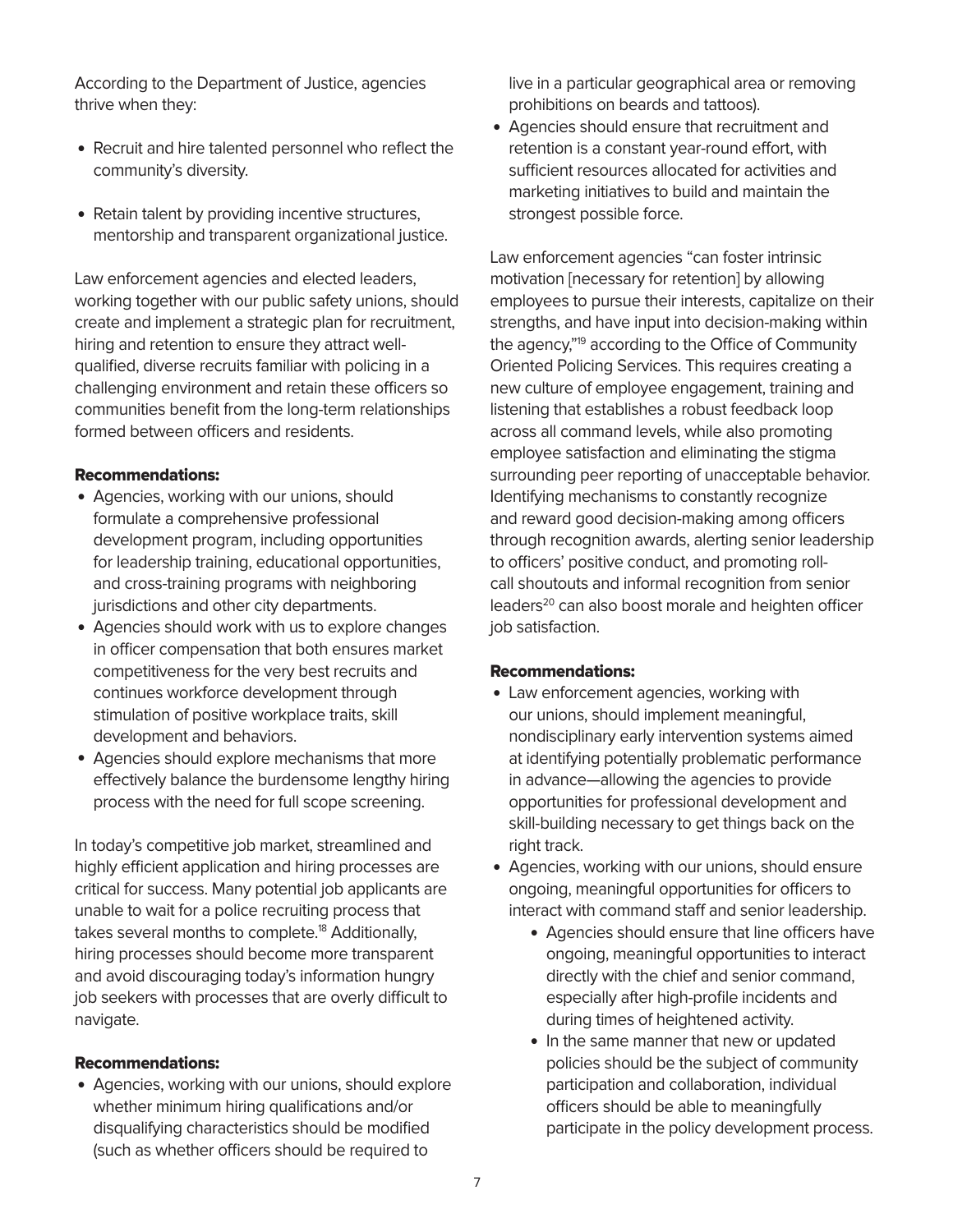<span id="page-7-0"></span>• Unions should adopt an accountability program such as the U-LEADS program.

Policing is a dangerous, unpredictable and stressful profession. Officers are expected to respond to the scene of tense situations and resolve conflicts in which people are at their worst or most vulnerable. They often are called to address aspects of humanity that the remainder of the social service fabric has forgotten or left behind.

As a result of performing their everyday duties, police officers can face unique physical and mental stress.<sup>21</sup> As a professional group, officers have a disproportionately high suicide rate. In 2016, more officers died of suicide than any single cause of death in the line of duty (and almost as many as all causes combined).<sup>22</sup> Officers also exhibit symptoms of posttraumatic stress disorder (PTSD) at a higher rate than the general population. $23$ 

This ongoing stress also affects officers' spouses, children and families—as well as communities we serve. Mental and physical health challenges can and often do result in increased administrative costs from absenteeism, increased use of workers' compensation and sick leave, and an uptick in early retirement. Likewise, according to the Police Executive Research Forum, "[w]hen exhausted, officers are unable to effectively communicate with community members and may even incite agitation among them.["24](#page-12-0) "Officers who are equipped to handle stress at work and at home...are more likely to make better decisions on the job and have positive interactions with community members,"<sup>25</sup> observes the Leadership Conference.

Given the importance of officer wellness, President Obama's Task Force on 21st Century Policing has recommended:

Support for wellness and safety should permeate all practices and be expressed through changes in procedures, requirements, attitudes, and behaviors. An agency work environment in which officers do not feel they are respected, supported, or treated fairly is one of the most common sources of stress. And research indicates that officers who feel respected by their supervisors are more likely to accept and voluntarily comply with departmental

policies. This transformation should also overturn the tradition of silence on psychological problems, encouraging officers to seek help without concern about negative consequences.<sup>26</sup>

Officer wellness can be supported through a variety of mechanisms within a law enforcement agency, according to the Office of Community Oriented Policing Services:

There is clearly a continuum of mental health and wellness strategies, programs...that begins with recruitment and hiring and goes through retirement. It includes proactive prevention and resiliency building; early interventions; critical incident response; treatment, reintegration; and ongoing support for officers, staff members, and their families<sup>27</sup>

Good management and leadership are essential ingredients to improving morale, wellness and culture in any institution. This includes raising awareness of, and investment in, wellness initiatives, both physical and mental; increasing access to professional training; and providing accessibility to supportive leadership, mentoring, and feedback.<sup>28</sup>

This type of investment in improving internal culture provides the opportunity to save police agencies money. It is also the bedrock of community-responsive public safety services. As Tracey Meares, the Walton Hale Hamilton professor of law and founding director of the Justice Collaboratory at Yale Law School and a member of the President's Task Force on 21st Century Policing, has observed, "Hurt people can hurt people."<sup>29</sup> A police force with officers who have poor physical and psychological health provides less benefit to the community; and these officers can be a danger to themselves, their peers and those they are sworn to serve.

#### Recommendations:

Law enforcement agencies, working with our unions and community partners, should implement a comprehensive, 360-degree officer wellness program.

• Agencies, working with our unions, should establish a program with protocols to assist officers who have responded to high-stress calls, providing both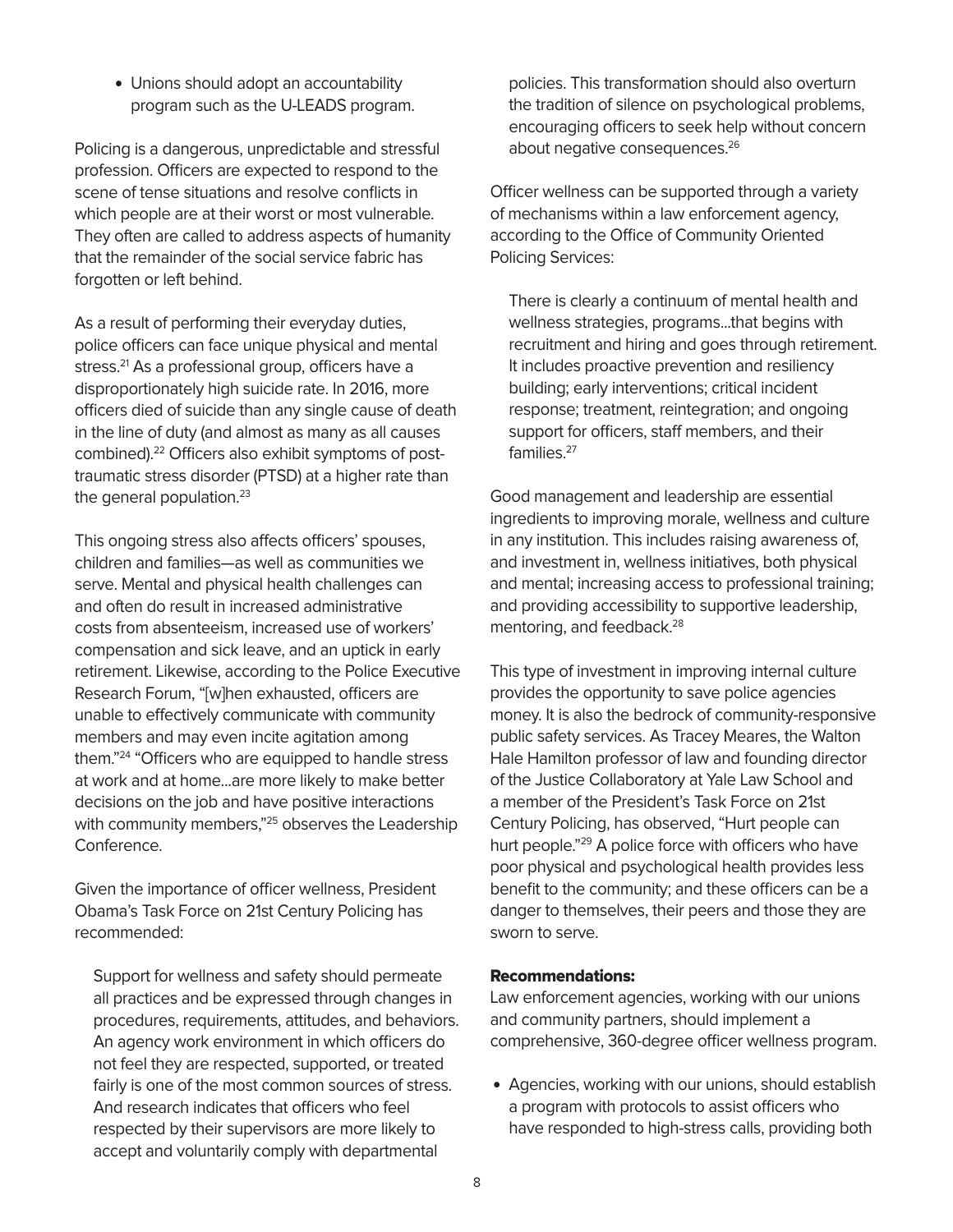mandatory and voluntary opportunities for officers to be matched with mental health services.

- Agencies should provide annual non-disciplinary personal assessments that include reminders about available mental health and support services.
- Agencies, working with our unions, should support the implementation of a robust, structured peer support network.
- Agencies, working with our unions, should implement long-term mentoring programs that match officers with qualified senior personnel from the time they are in the police academy.
- Agencies and our unions should ensure that existing support services, like Employee Assistance Programs, are of superior quality and utilized more. The stigma of needing assistance is a barrier to officers seeking professional services. Agencies should ensure and communicate to officers that these programs are absolutely confidential and will not be used in any adverse employment actions.
- Agencies should work with our unions toward the provision of scheduled time during work hours for mental, physical and emotional wellness, especially at the beginning or ends of shifts.
- Agencies should provide enhanced mechanisms for officers to provide feedback about their experiences, such as regular employee satisfaction surveys and thorough exit interviews.

# National Training and Education **Standards**

Law enforcement officers are trained and skilled in tactics to varying degrees. However, policing in the 21st century requires them to develop knowledge, skills and an understanding that enable them to meet the various challenges they will face and the expectations of those they serve. As recent events have certainly revealed, tactical skills are important, but an officer's demeanor and interpersonal skills are equally, and at times more, important in effective, efficient and procedurally just policing practices. It is these qualities that determine if an officer is viewed by those they serve as simply an agent of the government or a vital part of the community. There are some 18,000 law enforcement agencies in the United States, all having their own autonomous standards. Significant efforts need to be made to construct

basic national standards that are portable for every jurisdiction.

# Recommendations:

- Law enforcement agencies, officers and elected officials, working with our unions, should have input in developing learning goals and model curricula/ training for each level of police leadership. To be effective and current, this training must be a permanent continuing structure throughout every officer's career.
- Such training should focus on organizational procedural justice, community policing, police accountability, teaching, coaching, mentoring, and communicating with the media and the public.

Standards and programs need to be established for every level of leadership, from the first line to middle management to top executives. If there is good leadership and procedural justice within the agency, officers are more likely to behave according to those standards in the community. One example of leadership training is Leadership in Police Organizations (LPO), a program modeled after the West Point Leadership Program. LPO offers training for all levels of agency management in programs based on a behavioral science approach, focusing on the concept that "every officer is a leader."

#### Recommendations:

- Law enforcement agencies and training centers, working with our unions, should engage in partnerships with academic institutions to support a culture that values ongoing education and the integration of current research into the development of best policies and practices.
- Basic officer and in-service training must include coursework in social interaction as well as tactical skills.
- Training must include topics such as implicit bias, systemic racism, fair and impartial policing, competency in cultural differences, and other areas that help build trust and legitimacy in diverse communities and offer solutions for gaining compliance without the use of force.
- Basic recruit and in-service training must include tactical and operations training on lethal and nonlethal use of force with an emphasis on deescalation and tactical retreat skills.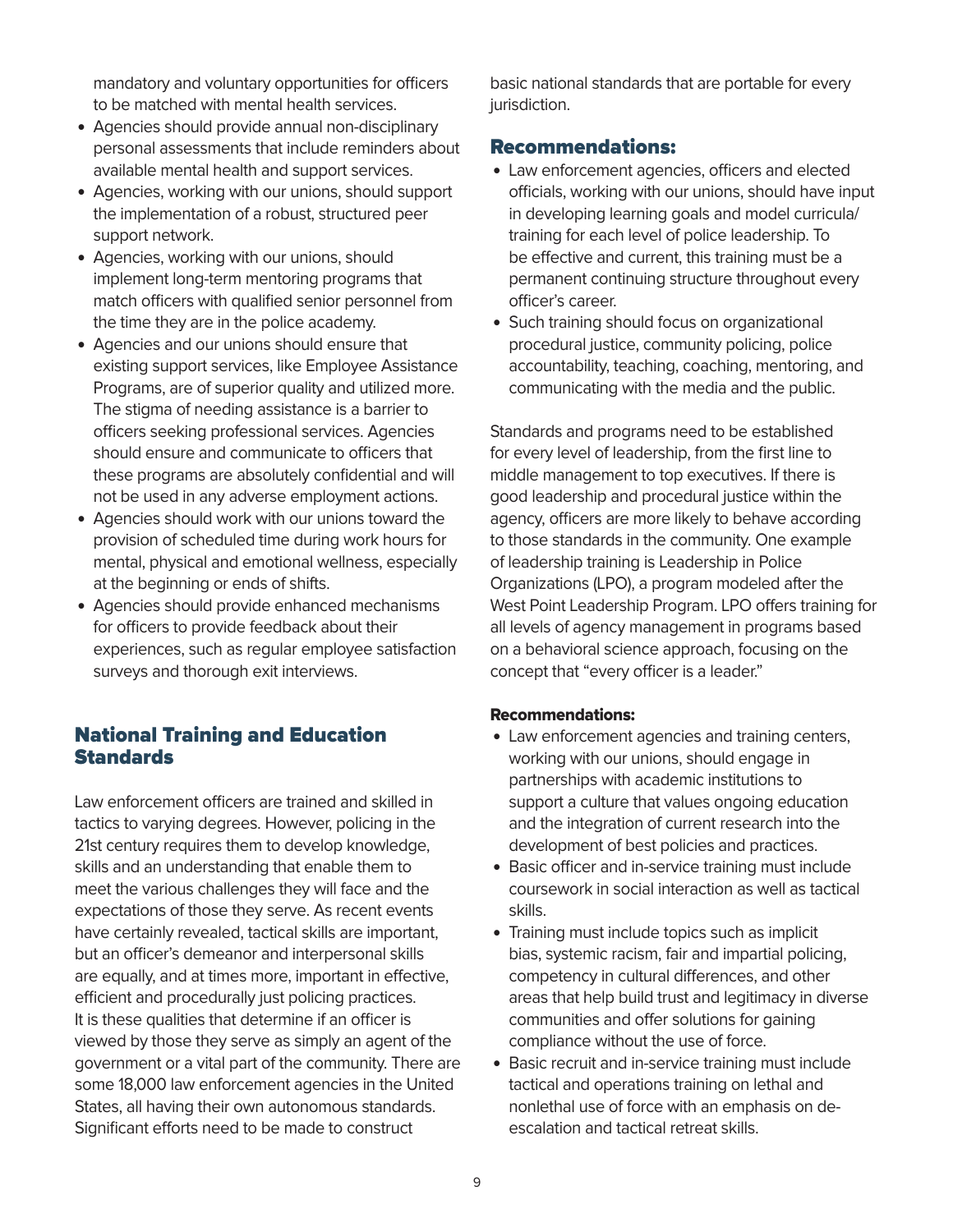<span id="page-9-0"></span>• Basic recruit and in-service training must include instruction on the disease of addiction, the President's Task Force on 21st Century Policing says in its report:

"It is important that officers be able to recognize the signs of addiction and respond accordingly when they are interacting with people who may be impaired as a result of their addiction. Science has demonstrated that addiction is a disease of the brain—a disease that can be prevented and treated and from which people can recover.["30](#page-12-0)

• Government agencies should collaborate to produce options for law enforcement to divert people suffering from mental illness, drug and alcohol addiction away from jail and toward treatment.<sup>[31](#page-12-0)</sup>

Our country is diverse, and it is increasingly important that police officers be conscious, aware and tolerant of people's differences. It is vital that law enforcement training mechanisms provide continuing education that recognizes the unique needs and characteristics of different communities and individuals, whether they are witnesses or victims of crime, subjects of stops, or criminal suspects.

#### Recommendation:

• Basic recruit and in-service training should include content centered on cultural diversity and awareness.

Law enforcement training, policy and practice has been slow to adapt to cultural and racial divisions. This reality severely disadvantages line officers and police standing in general. Research has shown that people's experience of police interactions is not universal. For instance, according to a 2011 report produced by the Department of Justice, "of those involved in traffic and street stops, a smaller percentage of Blacks than Whites believed the police behaved properly during the stop."[32](#page-12-0) In a 2012 survey of LGBTQ+ people who had recent contact with police, 25% of respondents believed they experienced at least one type of misconduct or harassment.<sup>33</sup>

#### Recommendations:

• Officers should receive training that covers policies for how to interact with people experiencing mental

health crisis, the autistic (and spectrum) community, the LGBTQ+ population (including issues such as determining gender identity for arrest placement), Muslim and other diverse religious communities, and immigrant or non-English speaking groups.

- Policies focused on the prevention of sexual misconduct and harassment by officers must be reinforced.
- Basic recruit and in-service training must include instruction on policing in a democratic society.

Police have a significant amount of authority. Accordingly, it is essential they receive training on the constitutional basis of and the proper use of the power they are granted. Particular focus should be placed on ensuring that stops based on reasonable suspicion, known as "Terry stops,"<sup>34</sup> are conducted in a fair and constitutional way.

Additionally, in a recent article in The Conversation US, professor Leana Bouffard (chair of the Department of Sociology, Iowa State University) and Director Gaylene Armstrong (School of Criminology and Criminal Justice, University of Nebraska Omaha) documented several advantages of officers having college degrees.<sup>[35](#page-12-0)</sup>

#### Recommendation:

• Law enforcement agencies, working with our unions, should encourage and incentivize higher education for law enforcement officers, as recommended by the President's Task Force on 21st Century Policing:

Many believe that a higher level of required education could raise the quality of officer performance, yet law enforcement also benefits from a diverse range of officers who bring their cultures, languages, and life experiences to policing. Offering entry level opportunities to recruits without a college degree can be combined with the provision of means to obtain higher education throughout their career, thereby ensuring the benefits of a diverse staff with a well-educated police force and an active learning culture. Current student loan programs allow repayment based on income, and some already provide tuition debt forgiveness after 120 months of service in the government or nonprofit sector.<sup>36</sup>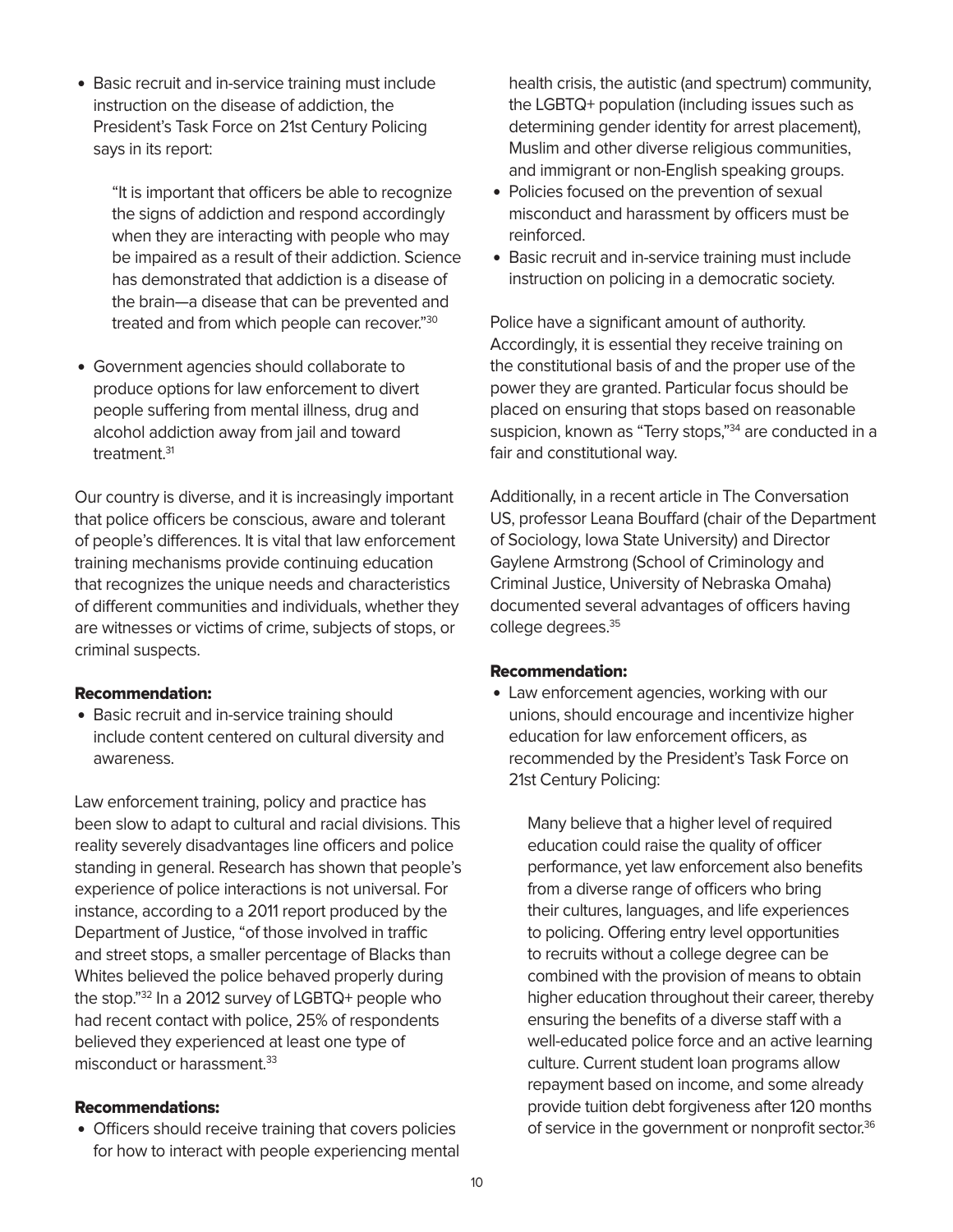# Conclusion

We are the leaders who have pledged to "serve and protect" the community, and it is our responsibility to be a part of transforming policing to become what communities and those who work in law enforcement need to thrive and be safe. Our experiences and expertise in shaping public safety for the 21st century is vital to a transformation that is successful and sustaining.

Finally, we are well aware that law enforcement professionals and community leaders and members must come together to reconstruct the basic contract that allows law enforcement officers to do our job with more transparency, accountability within the profession, and the funding needed to keep the community and ourselves safe.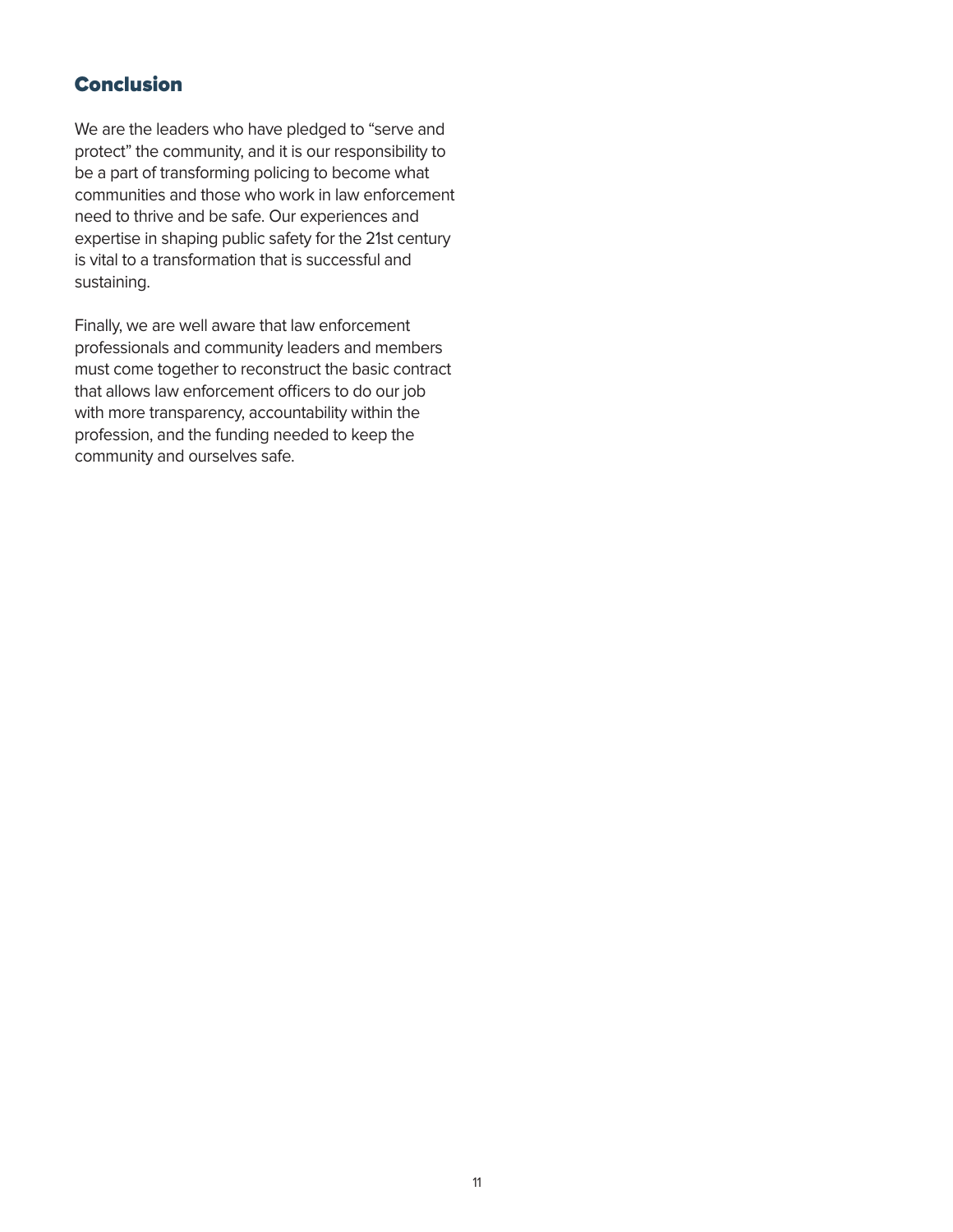# <span id="page-11-0"></span>**Endnotes**

- [1](#page-1-0) AFL-CIO Creates New Task Force on Racial Justice—press release, July 10, 2020, available at [aflcio.org/press/releases/](https://aflcio.org/press/releases/afl-cio-creates-new-task-force-racial-justice) [afl-cio-creates-new-task-force-racial-justice](https://aflcio.org/press/releases/afl-cio-creates-new-task-force-racial-justice).
- [2](#page-2-0) Crabtree, Steve, "Most Americans Say Policing Needs 'Major Changes'" Gallup, July 22, 2020, available at [news.gallup.com/](http://news.gallup.com/poll/315962/americans-say-policing-needs-major-changes.aspx) [poll/315962/americans-say-policing-needs-major-changes.aspx](http://news.gallup.com/poll/315962/americans-say-policing-needs-major-changes.aspx).
- [3](#page-2-0) Hodges, Booker, "What Police Unions Do (and Why It Matters)," Police1, April 2, 2018, available at [police1.com/legal/articles/](http://police1.com/legal/articles/what-police-unions-do-and-why-it-matters-Dl1MptG2fXOZZAmH) [what-police-unions-do-and-why-it-matters-Dl1MptG2fXOZZAmH.](http://police1.com/legal/articles/what-police-unions-do-and-why-it-matters-Dl1MptG2fXOZZAmH)
- [4](#page-3-0) See, e.g., the labor movement acknowledges the historical disparate systemic effects that public policies have had on our society. For example, in 1869 Congress passed the 15th Amendment giving African American men the constitutional right to vote. It wasn't until the Voting Rights Act of 1965 that the federal government ensured the legal right to vote for African American women, and even still today obstacles remain for communities of color to have equal access to voting.

Similarly the National Labor Relations Act (NLRA), passed in 1935, is historically viewed as the labor movement's most substantial legislative victory, but in many states employers were legally allowed to discriminate against employees based on race until the Civil Rights Act of 1964.

And the Minimum Wage Act, while on its face appears as a win for all workers, was used at the time of its inception to price Black workers out of the labor market while creating a "White preference" in certain economic sectors like the railroad industry.

- [5](#page-4-0) Kennedy, David M., "The Strategic Management of Police Resources," U.S. Department of Justice, Office of Justice Programs, National Institute of Justice, Perspectives on Policing 3 (1993).
- [6](#page-4-0) Staff op-ed, The Philadelphia Inquirer, "Are We Asking Police to Do Too Much? 7 Experts Debate the Role Cops Should Play in Today's Society," Feb. 28, 2019, available at [inquirer.com/opinion/commentary/role-of-police-law-enforcement-expert](https://www.inquirer.com/opinion/commentary/role-of-police-law-enforcement-expert-opinion-20190228.html)[opinion-20190228.html.](https://www.inquirer.com/opinion/commentary/role-of-police-law-enforcement-expert-opinion-20190228.html)
- [7](#page-4-0) Ibid.
- [8](#page-4-0) Leadership Conference on Civil and Human Rights, New Era for Public Safety: A Guide to Fair Safe and Effective Community Policing 22 (2019).
- [9](#page-4-0) See, e.g., Friedman, Barry, Unwarranted: Policing Without Permission (2017); Tracey Meares, "Policing and Procedural Justice: Shaping Citizens' Identities to Increase Democratic Participation," 111 Northwestern University Law Review 1525 (2017); Imani J. Jackson and Frank LoMonte, "Policing Transparency," Human Rights (Jan. 7, 2020).
- [10](#page-4-0) Leadership Conference on Civil and Human Rights, New Era for Public Safety: A Guide to Fair Safe and Effective Community Policing 22 (2019).
- [11](#page-5-0) Worden, Robert E., "Toward Equity and Efficiency in Law Enforcement: Differential Police Response," 12 American Journal of Police 1, 1 (1993).
- [12](#page-5-0) See, e.g., Sumrall, Raymond O., et al., Police Executive Research Forum, Differential Police Response Strategies, Police Executive Research Forum (1981).
- [13](#page-5-0) U.S. Department of Justice, Office of Community Oriented Policing Services, Law Enforcement Best Practices: Lessons Learned from the Field 94 (2019).
- [14](#page-5-0) Orrick, Dwayne, International Association of Chiefs of Police, Best Practices Guide: Recruitment, Retention, and Turnover, available at [theiacp.org/sites/default/files/2018-08/BP-Recruitment.pdf](https://www.theiacp.org/sites/default/files/2018-08/BP-Recruitment.pdf). (Accessed Jan. 27, 2020.)
- [15](#page-5-0) Final Report of the President's Task Force on 21st Century Policing 16 (2015).
- [16](#page-5-0) Viverette, Mary Ann, "President's Message: Diversity on the Force," The Police Chief, December 2005.
- [17](#page-5-0) Matthies, Carl F., et al., RAND Center on Quality Policing, Issues in Policing: Identifying Barriers to Diversity in Law Enforcement Agencies (2012), available at [rand.org/content/dam/rand/pubs/occasional\\_papers/2012/RAND\\_OP370.pdf](http://rand.org/content/dam/rand/pubs/occasional_papers/2012/RAND_OP370.pdf).
- [18](#page-6-0) Police Executive Research Forum, The Workforce Crisis, and What Police Agencies Are Doing About It 14, September 2019.
- [19](#page-6-0) U.S. Department of Justice, Office of Community Oriented Policing Services, Law Enforcement Best Practices: Lessons Learned from the Field 98 (2019).
- [20](#page-6-0) Orrick, Dwayne, International Association of Chiefs of Police, Best Practices Guide: Recruitment, Retention, and Turnover of Law Enforcement Personnel, available at [theiacp.org/sites/default/files/2018-08/BP-Recruitment.pdf](http://theiacp.org/sites/default/files/2018-08/BP-Recruitment.pdf). (Accessed Jan. 27, 2020.)
- [21](#page-7-0) Spence, Deborah L., et al., Law Enforcement Mental Health and Wellness Act: Report to Congress (2019).
- [22](#page-7-0) Volanti, John M., et al., "Law Enforcement Suicide: A National Analysis," 15 Int'l J. Emergency Mental Health & Human Resilience 289, 289 (2013).